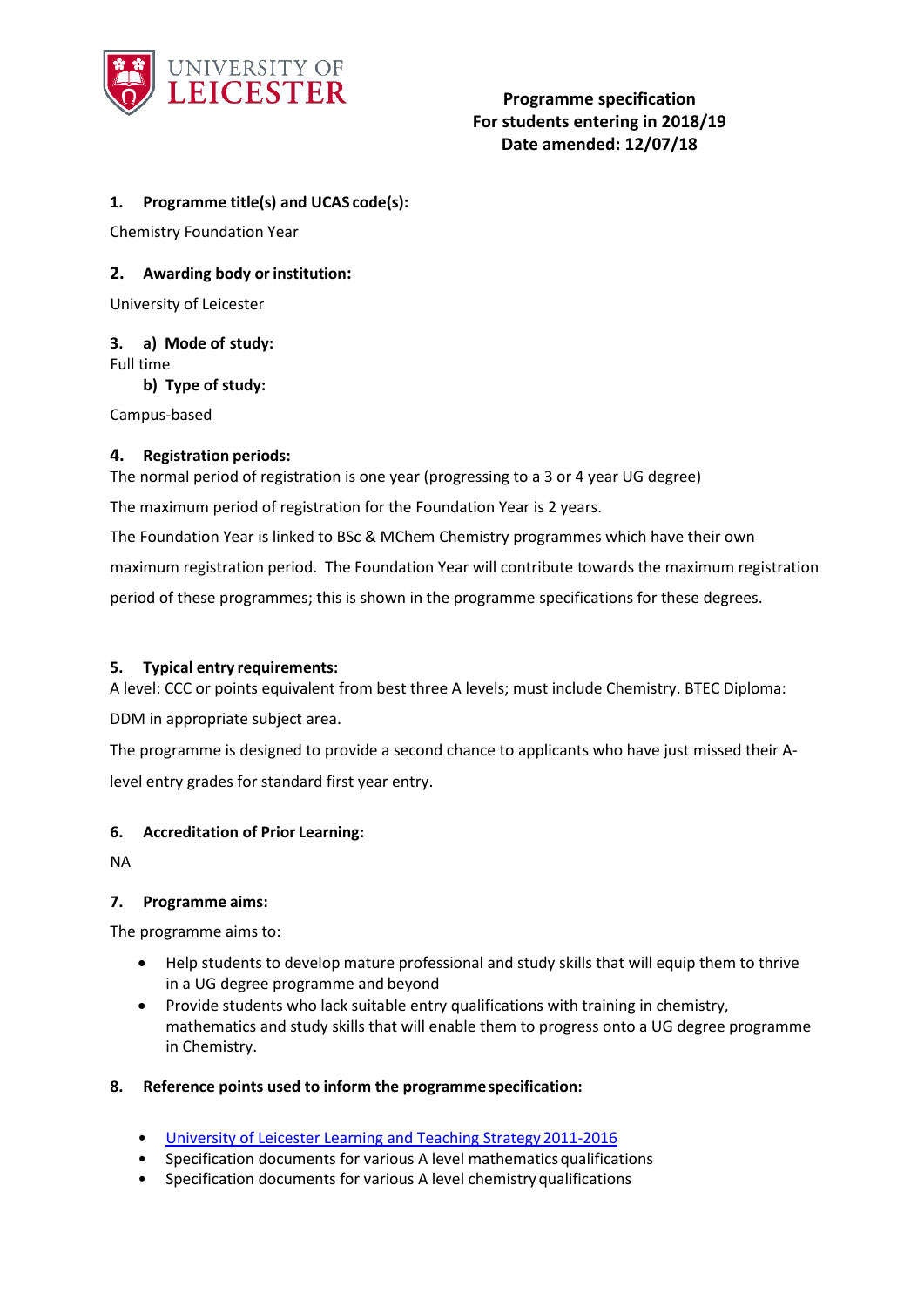# **9. Programme Outcomes:**

| <b>Intended Learning</b><br><b>Outcomes</b>                                                                                                                                                                                  | <b>Teaching and Learning Methods</b>                                                                                                                                   | <b>How Demonstrated?</b>                                                                                                                                                                                   |  |  |  |  |
|------------------------------------------------------------------------------------------------------------------------------------------------------------------------------------------------------------------------------|------------------------------------------------------------------------------------------------------------------------------------------------------------------------|------------------------------------------------------------------------------------------------------------------------------------------------------------------------------------------------------------|--|--|--|--|
|                                                                                                                                                                                                                              |                                                                                                                                                                        |                                                                                                                                                                                                            |  |  |  |  |
| (a) Discipline specific knowledge and competencies<br>(i) Mastery of an appropriate body of knowledge                                                                                                                        |                                                                                                                                                                        |                                                                                                                                                                                                            |  |  |  |  |
| Mastery of mathematics and<br>chemistry equivalent to parts of<br>the content of A level                                                                                                                                     | Course text book and other specially<br>prepared pre-reading. Lectures,<br>problem classes. Group work/peer<br>learning. Regular coursework with<br>timely feedback.   | Regular coursework assessments.<br>Group projects. Presentations.<br>Formal laboratory reports. End of<br>semester examinations. Blackboard-<br>based multiple choice exams. Precis<br>of research article |  |  |  |  |
|                                                                                                                                                                                                                              | (ii) Understanding and application of key concepts and techniques                                                                                                      |                                                                                                                                                                                                            |  |  |  |  |
| Application of chemistry and<br>mathematics knowledge to<br>specific scenarios                                                                                                                                               | Regular coursework questions with<br>timely feedback. Group work/peer<br>learning. Workshop/surgery<br>sessions.                                                       | Regular coursework assessments.<br>End of semester examinations.                                                                                                                                           |  |  |  |  |
|                                                                                                                                                                                                                              | (iii) Critical analysis of key issues                                                                                                                                  |                                                                                                                                                                                                            |  |  |  |  |
| Students should be able to<br>explain the process of scientific<br>enquiry, the roles of<br>experiment and theory, the<br>limits of science and the role of<br>experimental error.                                           | Induction programmes, resource<br>based learning, group projects,<br>seminars                                                                                          | Presentations, written reports,<br>literature review,                                                                                                                                                      |  |  |  |  |
|                                                                                                                                                                                                                              | (iv) Clear and concise presentation of material                                                                                                                        |                                                                                                                                                                                                            |  |  |  |  |
| Students should be able to<br>communicate scientific ideas<br>through written material and<br>oral presentations.                                                                                                            | Lectures, seminars, written guidance<br>(handbook). Formative feedback on<br>presentations and reports.                                                                | Presentations, written reports,<br>literature review,                                                                                                                                                      |  |  |  |  |
|                                                                                                                                                                                                                              | (v) Critical appraisal of evidence with appropriate insight                                                                                                            |                                                                                                                                                                                                            |  |  |  |  |
| Distinguish between precision<br>and accuracy and explain the<br>role of experimental error in<br>the scientific process.                                                                                                    | Embedded throughout the<br>programme in lectures, seminars<br>workshops, written course material,<br>handbook. Specific instruction<br>through problem solving classes | Written reports, specific coursework<br>assessments.                                                                                                                                                       |  |  |  |  |
|                                                                                                                                                                                                                              | (vi) Other discipline specific competencies                                                                                                                            |                                                                                                                                                                                                            |  |  |  |  |
| Use mathematical models to<br>explain various features of<br>physical and chemical<br>phenomena. View mathematics<br>as an integral part of scientific<br>method rather than as a<br>separate, compartmentalised<br>subject. | Embedded throughout the<br>programme by means of examples<br>in lectures, seminars workshops,<br>written course material. Coursework<br>with rapid feedback            | Regular coursework assessments.<br>End of semester examinations                                                                                                                                            |  |  |  |  |
| (b) Transferable skills                                                                                                                                                                                                      |                                                                                                                                                                        |                                                                                                                                                                                                            |  |  |  |  |
|                                                                                                                                                                                                                              | (i) Oral communication                                                                                                                                                 |                                                                                                                                                                                                            |  |  |  |  |
| Students should be able to<br>communicate scientific ideas<br>through oral presentations.                                                                                                                                    | Lectures, seminars, written guidance<br>(handbook). Formative feedback on<br>presentations.                                                                            | Individual and group presentations.                                                                                                                                                                        |  |  |  |  |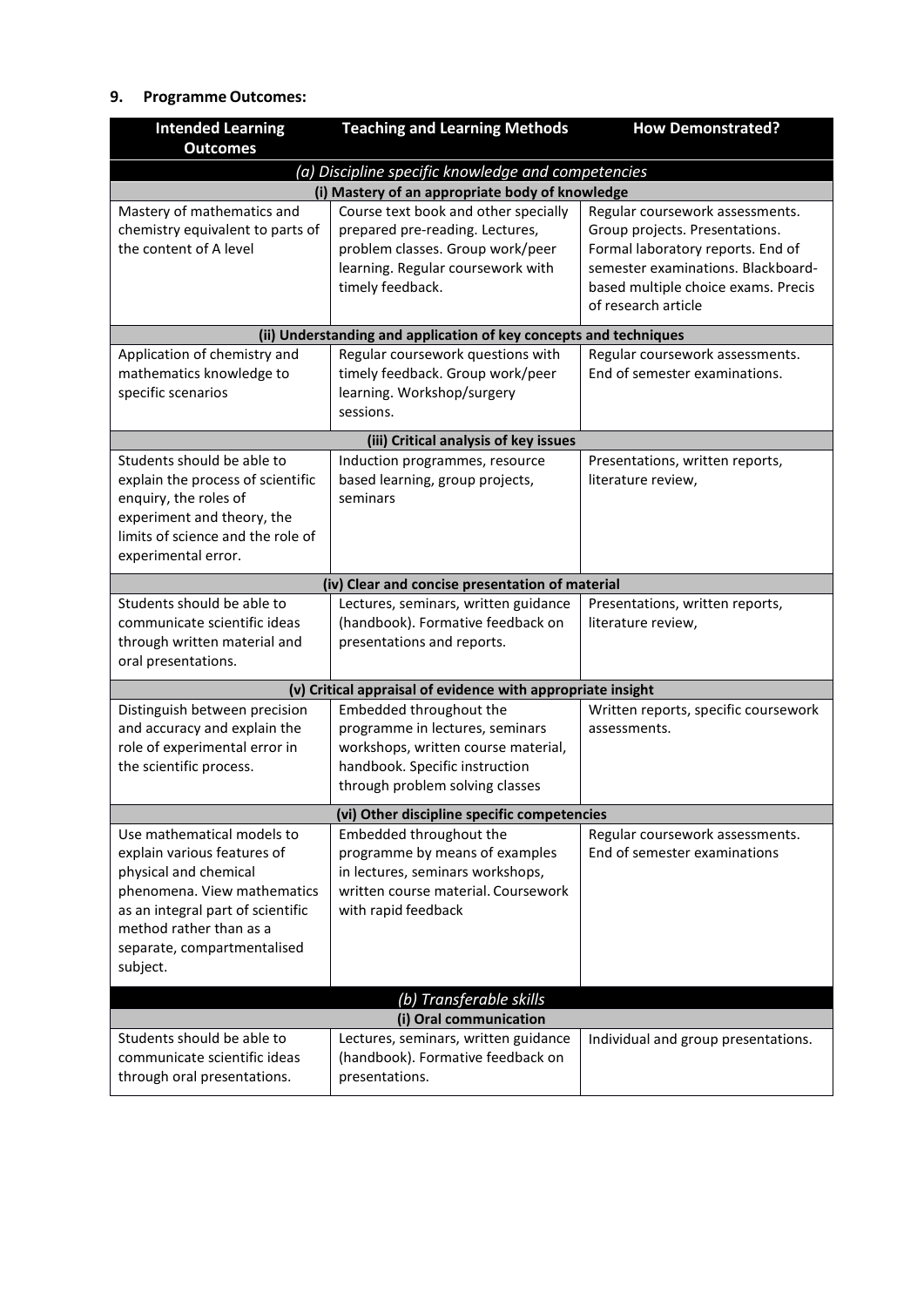| <b>Intended Learning</b>                                                                                                                                                                       | <b>Teaching and Learning Methods</b>                                                                                                                     | <b>How Demonstrated?</b>                                                                                  |  |  |  |
|------------------------------------------------------------------------------------------------------------------------------------------------------------------------------------------------|----------------------------------------------------------------------------------------------------------------------------------------------------------|-----------------------------------------------------------------------------------------------------------|--|--|--|
| <b>Outcomes</b>                                                                                                                                                                                |                                                                                                                                                          |                                                                                                           |  |  |  |
|                                                                                                                                                                                                | (ii) Written communication                                                                                                                               |                                                                                                           |  |  |  |
| Students should be able to<br>communicate scientific ideas<br>through written material.<br>Students should master the art<br>of setting out a mathematical<br>proof in a clear, logical manner | Lectures, seminars, written guidance<br>(handbook). Formative feedback on<br>written coursework assessments,<br>reports, and mathematical<br>submissions | Reports, regular science coursework<br>assignments, regular competency-<br>base mathematical submissions. |  |  |  |
|                                                                                                                                                                                                | (iii) Information technology                                                                                                                             |                                                                                                           |  |  |  |
| Students should be able to<br>use electronic resources to<br>find information<br>evaluate such information<br>use IT resources to process<br>٠<br>data<br>use IT to present data               | Seminars, tutorials, inductions<br>sessions, advice in course materials<br>and handbook, formative feedback<br>on presentations                          | Individual and group presentations.                                                                       |  |  |  |
|                                                                                                                                                                                                | (iv) Numeracy                                                                                                                                            |                                                                                                           |  |  |  |
| Mastery of specific elements of<br>chemistry and mathematics at<br>AS-level standard                                                                                                           | Course materials, pre-reading,<br>lectures, problem classes, formative<br>feedback on coursework<br>submissions, competency-based<br>mathematics tuition | Coursework submissions, end of<br>semester examinations.                                                  |  |  |  |
|                                                                                                                                                                                                | (v) Team working                                                                                                                                         |                                                                                                           |  |  |  |
| Working in groups to solve<br>problems, prepare and deliver<br>reports and presentations.                                                                                                      | Feedback in workshops. Formative<br>feedback on presentations and<br>reports.                                                                            | Presentations and reports. Viva-voce<br>examination (computer program),<br>peer assessment.               |  |  |  |
| (vi) Problem solving                                                                                                                                                                           |                                                                                                                                                          |                                                                                                           |  |  |  |
| To apply scientific, chemical and<br>mathematical knowledge to a<br>wide variety of problems                                                                                                   | Lectures, workshops, formative<br>feedback on regular coursework<br>assessments.                                                                         | regular coursework assessments,<br>examinations                                                           |  |  |  |
| (vii) Information handling                                                                                                                                                                     |                                                                                                                                                          |                                                                                                           |  |  |  |
| Students should be able to<br>correctly process, arrange and<br>present scientific data and draw<br>appropriate conclusions from it                                                            | Skills workshops, laboratory<br>practicals, handbooks, formative<br>feedback on coursework<br>assessments.                                               | Laboratory notes, formal laboratory<br>report, coursework assessments                                     |  |  |  |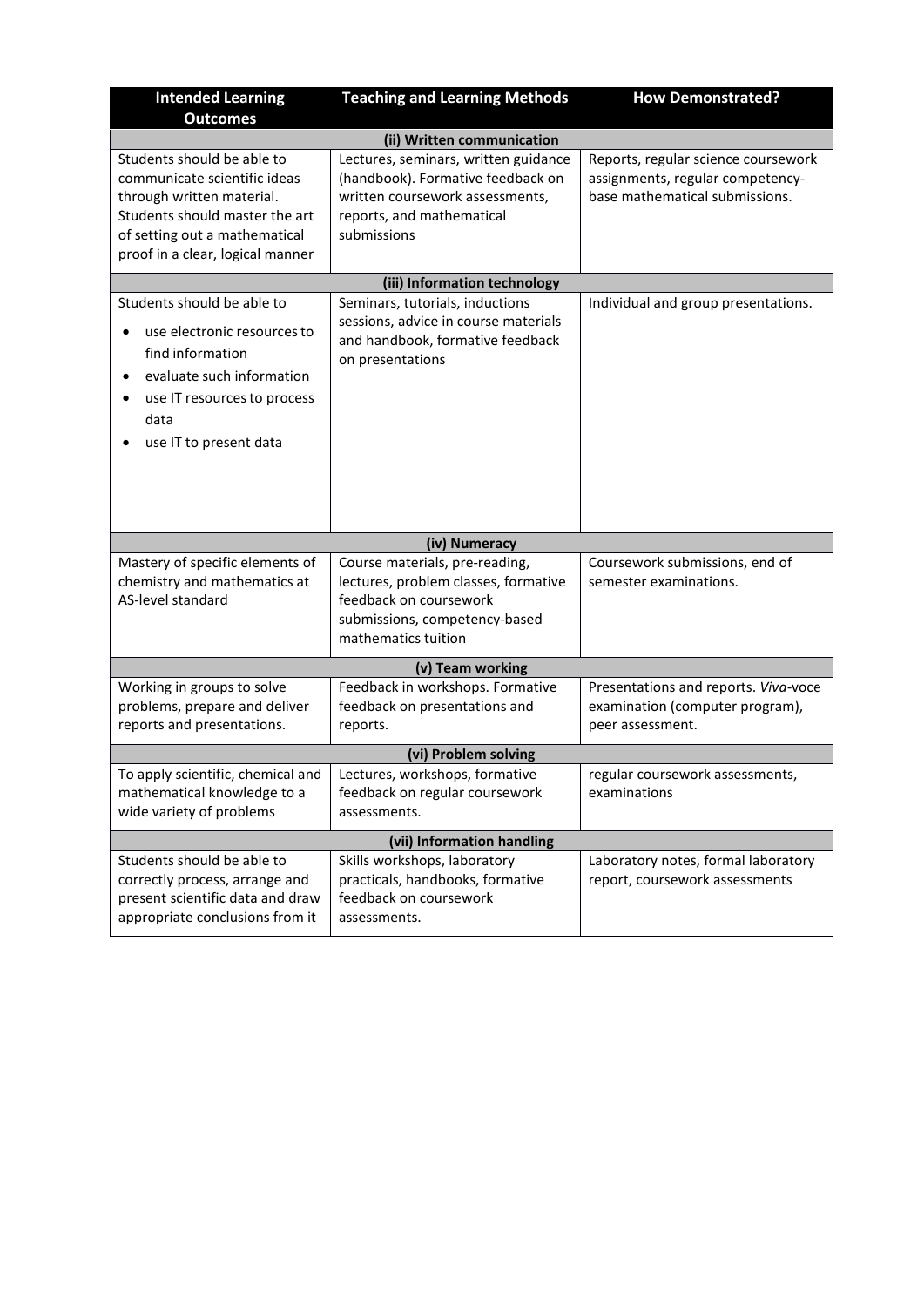| <b>Intended Learning</b>                                                                                                                                                                                                                                                       | <b>Teaching and Learning Methods</b>                                                                                                                                                                       | <b>How Demonstrated?</b>                                                                                                                                                              |  |  |  |
|--------------------------------------------------------------------------------------------------------------------------------------------------------------------------------------------------------------------------------------------------------------------------------|------------------------------------------------------------------------------------------------------------------------------------------------------------------------------------------------------------|---------------------------------------------------------------------------------------------------------------------------------------------------------------------------------------|--|--|--|
| <b>Outcomes</b>                                                                                                                                                                                                                                                                |                                                                                                                                                                                                            |                                                                                                                                                                                       |  |  |  |
| (viii) Skills for lifelong learning                                                                                                                                                                                                                                            |                                                                                                                                                                                                            |                                                                                                                                                                                       |  |  |  |
| Students should be able to<br>keep an ordered set of<br>course notes<br>organise their time<br>effectively<br>assimilate and draw accurate<br>conclusions from a wide<br>variety of data<br>effectively communicate<br>scientific conclusions in both<br>written and oral form | Professional practice tutorials,<br>compulsory attendance at core<br>learning activities, specific<br>instruction in lectures and seminars,<br>formative feedback on presentations<br>and written material | By keeping ordered notes, by<br>attending sessions and being<br>punctual, through regular<br>coursework assessment and end of<br>semester examinations, reports and<br>presentations. |  |  |  |

#### **10. Progression points:**

This programme does not follow the standard regulations for Undergraduate Taught Provision

In cases where a student has failed to meet a requirement to progress, they will be required to withdraw from the course.

Progression from Year 0 to Year 1 of the Chemistry programme

- Students will be required to pass all Foundation Year modules
- Modules CH0061, CH0062, CH0063 & FS0031 will need to be passed with a mark of at least 40%.
- Module CH0061 requires a mark of at least 40% in the final exam.
- Module CH0062 requires at least 75% completion of the lab sessions
- Module FS0031 requires a mark of at least 40% in the final exam

Resits (or reassessments) will be offered for all modules except for CH0062 Introductory Chemistry Practical. Reassessment will ordinarily be offered on one occasion only.

Where a student fails to meet the progression requirement to obtain 40% in the examination component of CH0061 or FS0031 a resit of the examination will be offered even if the module has been passed.

A student failing to meet the progression requirement for the Chemistry programme but otherwise passing all modules may be able to transfer to another course provided the progression requirements for it have been met.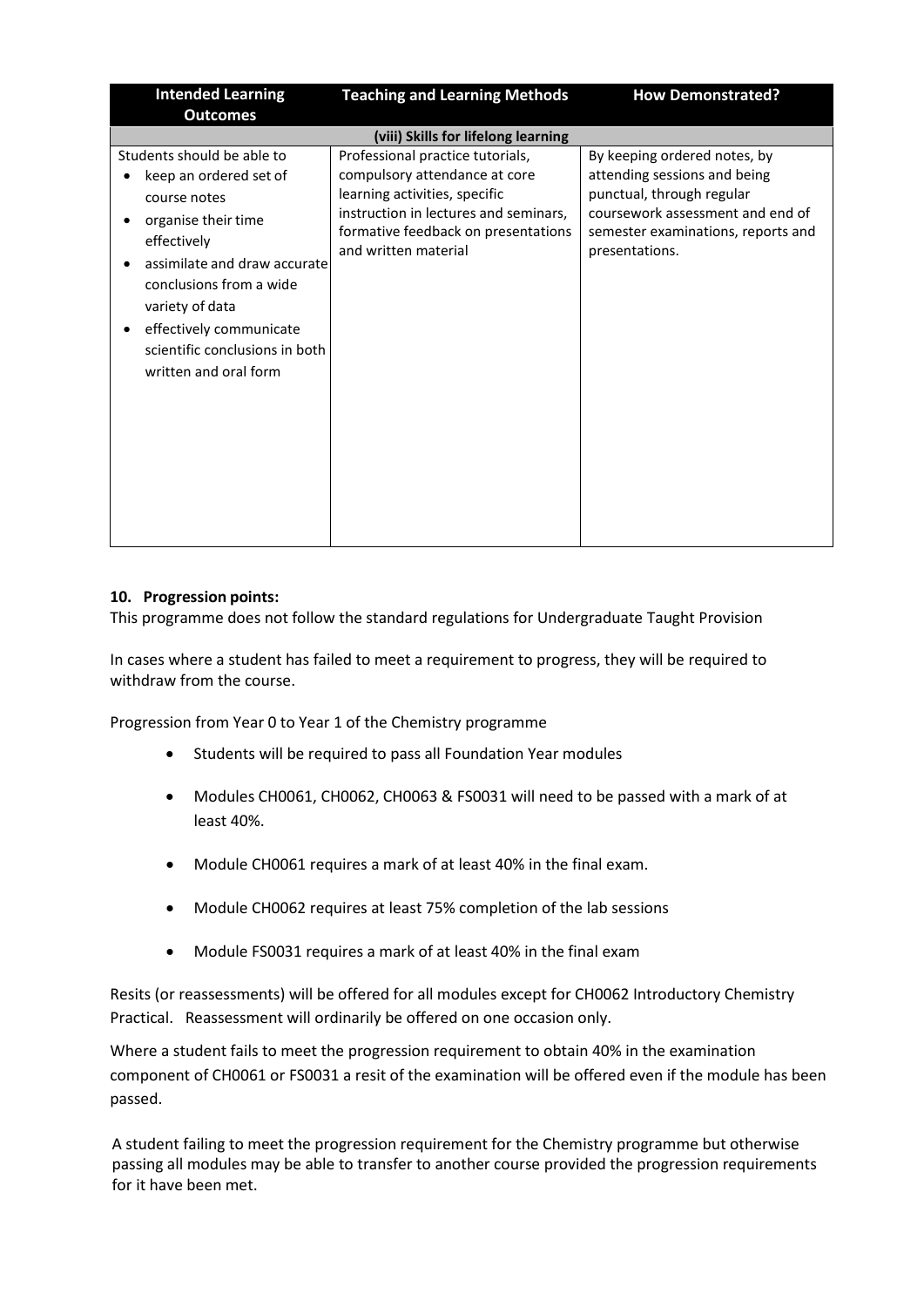# **11. Special features:**

None.

## **12. Indications of programme quality**

The teaching methodology has been informed by experience teaching the Interdisciplinary Science degree programme to a diverse range of students with widely varying mathematical abilities. Competency-based mathematics has proven very effective in this context. The Methods and Techniques module was informed by similar modules in the IScience course.